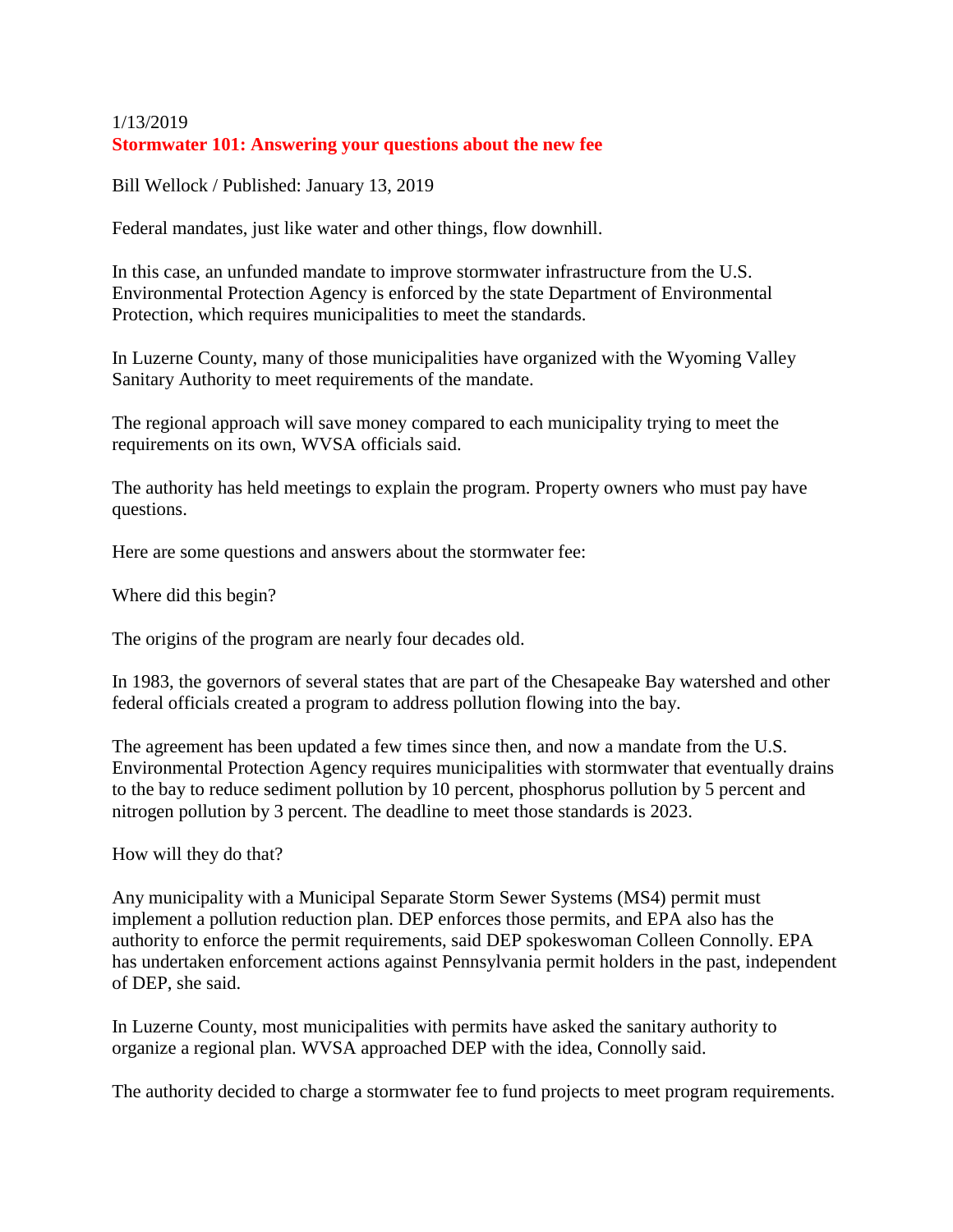Why do this? Why should we care?

All this work is intended to improve the health of the Chesapeake Bay. The bay is home to major fishing and tourism industries, and the massive estuary is an important ecosystem.

Pennsylvanians are major contributors to what flows into the bay but live farther away than our southern neighbors, read a 2015 editorial in The Baltimore Sun.

"The Susquehanna River is responsible for nearly half the freshwater flowing into the Chesapeake. Yet Pennsylvania residents have no direct stake in the welfare of so much that is downstream such as crabs, tidal flats, scenic waterways and bustling ports with all those jobs associated with tourism, seafood and other bay-related business," the editorial read.

The Chesapeake Bay Program asks people to consider their local waterways that feed the bay. Fishing, boating, nature-watching and other activities are all worse in water that is polluted, unproductive and potentially dangerous, the organization's website says.

What is the basis for the fee?

The fee is based on the amount of impervious surface on a property. Impervious area is anything that rainwater flows off without seeping into the ground. Roofs, walkways, patios and driveways are all impervious. Gravel driveways also count toward the total.

How does WVSA know how much impervious area is on my property?

An aerial survey determined how much impervious surface was on each property.

What is the fee schedule charged by the WVSA?

Each real estate parcel pays a monthly charge according to how much impervious area it contains:

- 0 to 99 square feet: No charge
- 100 to 499 square feet: \$1
- 500 to 6,999 square feet: \$4.80. This is the tier most homes fall in.

• 7,000 or more square feet: \$1.70 per 1,000 square feet. Some residential properties with large amounts of impervious area fall into this category.

Who is paying the fee? Are nonprofits and governments paying?

Properties in municipalities with a Municipal Separate Storm Sewer Systems (MS4) permit must pay. Anyone in those towns whose property includes impervious surface is responsible for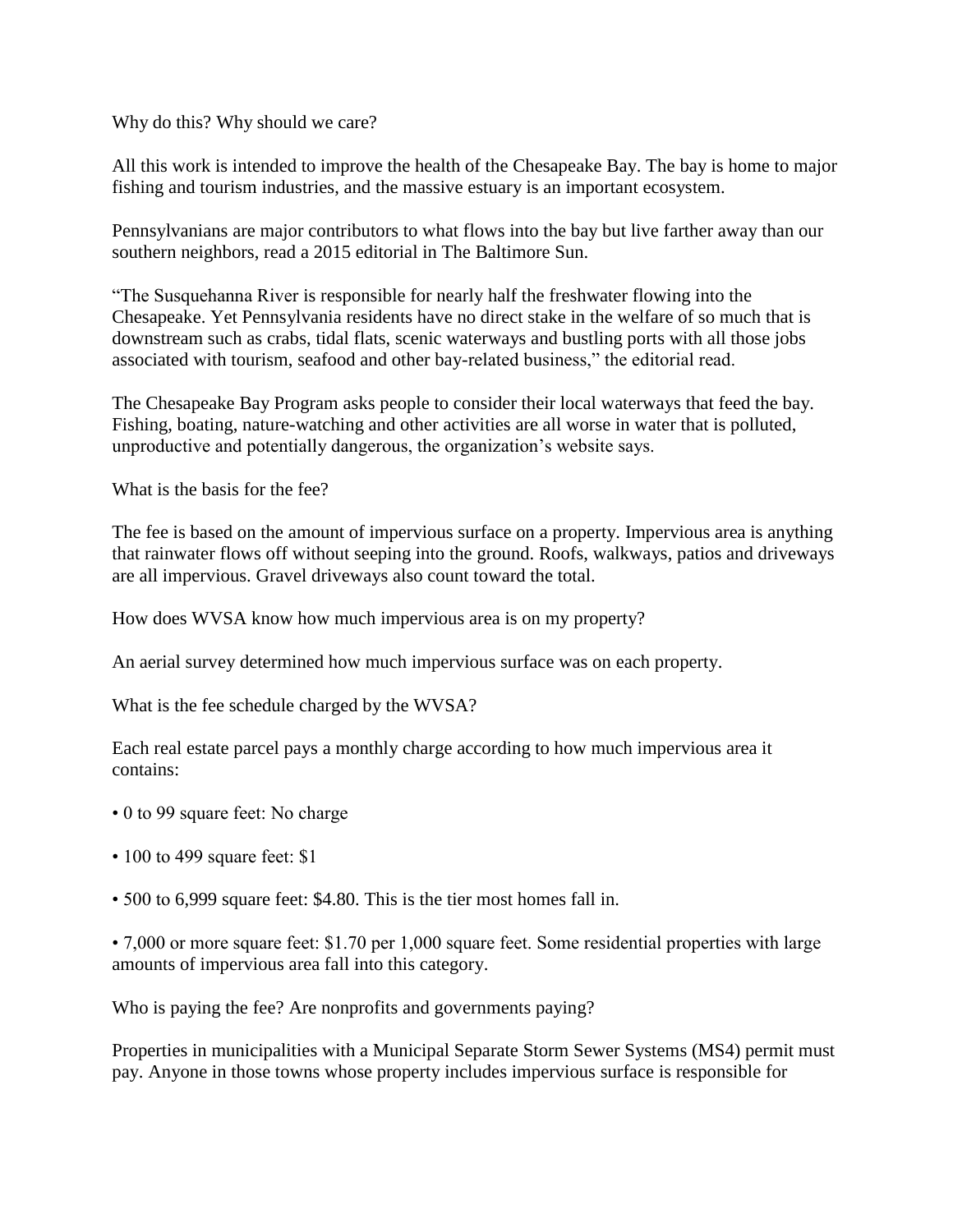payment. No one is exempt. Homeowners, businesses, nonprofits, churches, colleges, school districts and city and municipal agencies all pay.

Why a stormwater fee instead of another source of funding?

Here's what the authority said about why it decided on a fee: "A stormwater fee based upon impervious area is more equitable because properties that create more stormwater runoff pay more, and properties that create less stormwater runoff pay less. Empirical studies show impervious area provides the best correlation of the quantity or quality of runoff leaving a property, as opposed to assessed property value. In addition, all developed properties contribute stormwater runoff and should pay the stormwater fee; however, some properties are exempt from taxes. The general result is an additional savings to residential property owners of roughly 55 percent to 75 percent in paying for stormwater management through a fee as opposed to a tax."

Where does the money go and what does it pay for?

The money will go to the sanitary authority to use for stormwater management projects that will meet the program requirements.

The projects include stormwater parks and rain gardens, local streams restoration, street sweeping, mapping of the stormwater system and more.

The regional approach means that a project completed anywhere in the group can count toward progress for all the participating municipalities. Fewer projects will need to be built, and WVSA officials expect that the regional approach will save \$274 million over 20 years compared to a system in which each municipality ran its own program.

Some of the money collected will be returned to participating municipalities. Those funds will go into a savings account that each town can only use for stormwater projects, such as replacing catch basins, said Donna Gillis, WVSA spokeswoman.

What about elsewhere in Pennsylvania and in other states?

Other areas in the state that drain to the Chesapeake Bay and some parts of five other states — Delaware, Maryland, New York, Virginia and West Virginia — are responsible for meeting the requirements set by the EPA.

But not every place is paying for the work with a fee. In Maryland, for example, a 2012 state law required ten jurisdictions to set fees to pay for stormwater management. But revisions to the law in 2015 changed the program to allow those jurisdictions to decide how they paid for the stormwater work. Some will allocate it from their general funds while others will keep their stormwater utility fees in place, according to the Chesapeake Bay Foundation.

Is the WVSA handling this for all eligible municipalities?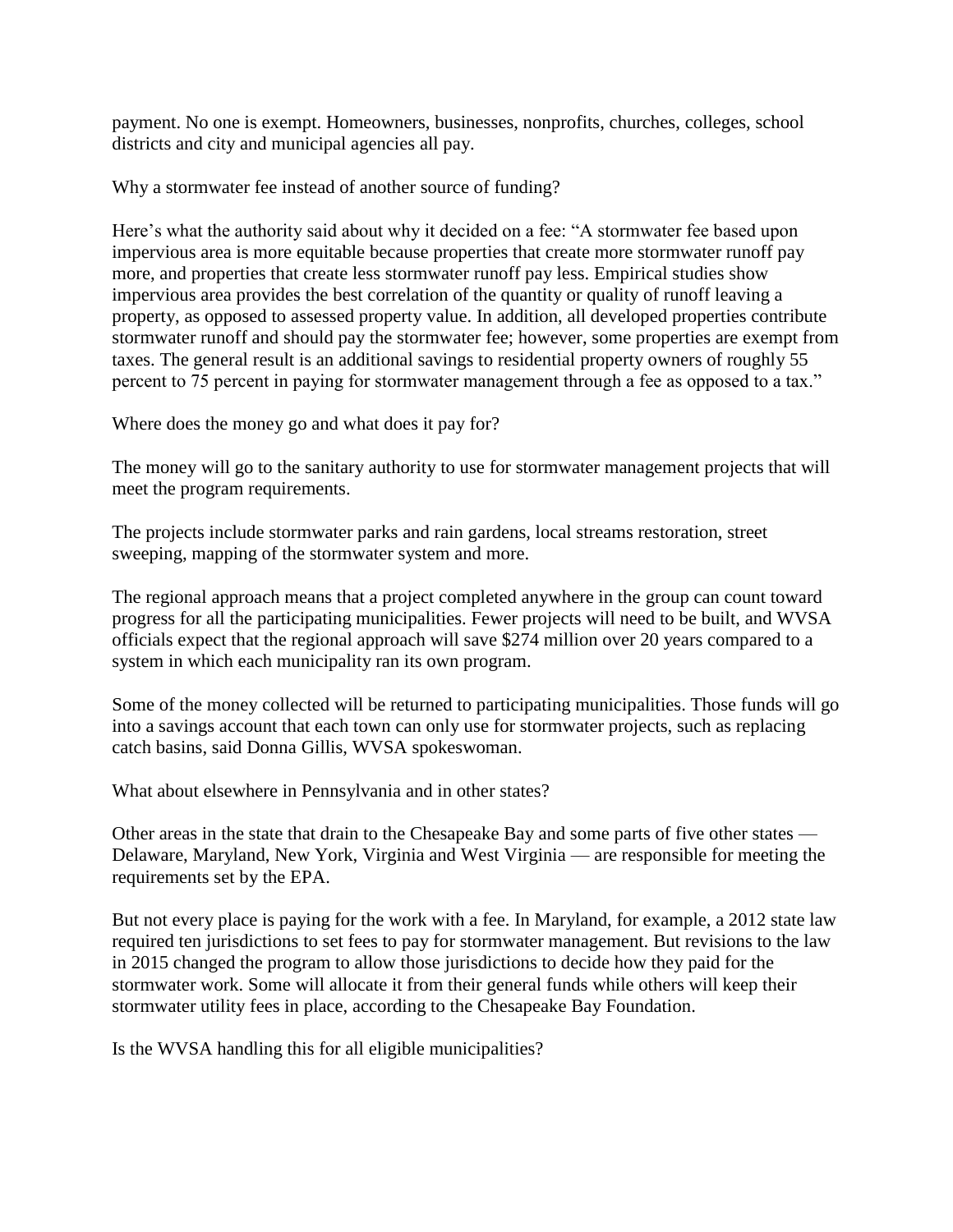No. Kingston Twp., Dallas Twp. and Dallas have authorized the Dallas Area Municipal Authority to handle stormwater for them.

DAMA's fee is based on the number of number of sewer or trash units currently charged to customers. The charge for a single unit is \$15 per quarter. DAMA will charge residential and commercial properties this rate in 2019, said Tom Mayka, stormwater program manager.

In 2020, the DAMA stormwater fee will be unchanged for residential customers, but commercial customers will be charged based on impervious area. That future fee schedule for commercial properties has not been decided, Mayka said.

What's so bad about rain that I have to pay for it?

The rain picks up pollutants and moves them into waterways. Dirt, fertilizer, chemical contaminants and more are washed into streams during rainstorms. From those streams, they move into the Susquehanna River and down into the Chesapeake Bay.

My property retains water. Why should I pay?

Rain and runoff may be absorbed by bare ground during light rain, but properties generally discharge runoff during heavier events, according to the sanitary authority.

Why doesn't my bill separate the stormwater fee?

According to WVSA, the authority planned to include an itemized list of charges, but did not do that because space on the bill was limited and the authority didn't want to increase mailing costs.

What will happen in the future?

The permits for the MS4 program are renewed every five years. WVSA officials have said they expect federal requirements will increase in the future, but they won't know until the EPA makes a decision.

"We've been asked that many times," Gillis said. "I can't answer that with a definitive answer."

Will these fees change?

Gillis wouldn't say.

"Our board of directors continues collecting and reviewing feedback from property owners as well as public officials. We continue meeting with several stakeholders and we will give any updates to our regional stormwater management program as necessary," she said Thursday.

What municipalities are part of WVSA's stormwater program?